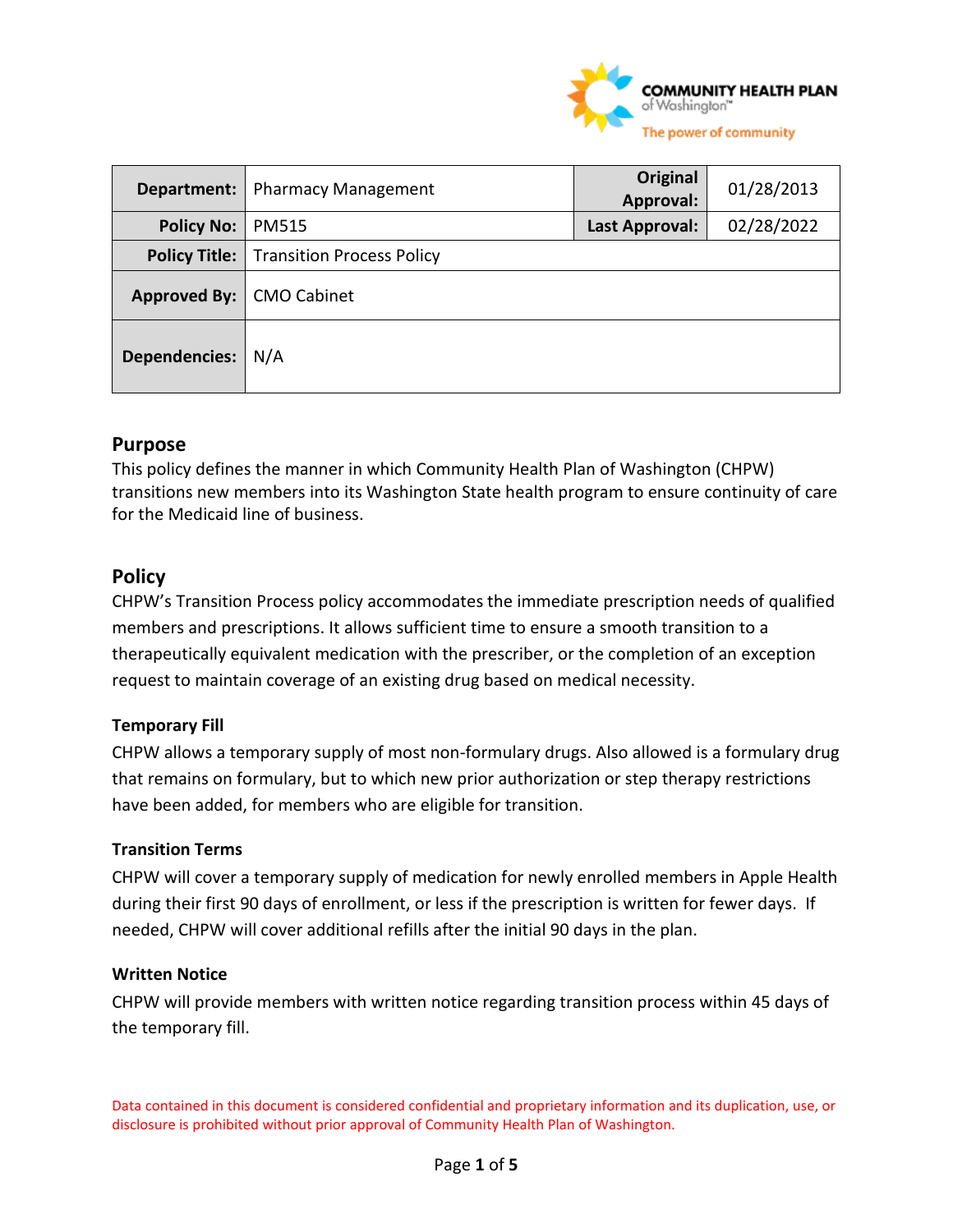

## **Administration**

The transition policy is administered by CHPW's Pharmacy Benefit Manager (PBM) as described in the following PBM transition procedures:

## **General Procedures**

- 1. The transition procedures will apply to non-formulary medications and formulary medications that require prior authorization.
- 2. PBM will implement hard edits in the claims adjudication process to require pharmacy attestation to allow transition fills for eligible drugs. The reject messaging will provide the override code necessary for the pharmacy to input at point of sale if they attest the member is established on the medication. Enrollee's eligibility will be determined based on an eligibility days element. If an enrollee is not eligible, the claim will not meet transition fill criteria and it will be appropriately rejected with no transition fill override available. The pharmacy will receive appropriate messaging at the point of sale corresponding to the rejection. If a claim is approved under transition fill criteria, it will include messaging indicating that the claim was paid pursuant to transition fill requirements at the point of sale and an approved letter will be sent to the enrollee as specified in this procedure.
- 3. CHPW will be responsible for making prior authorization, formulary exception request forms, and the plan's transition fill policy available upon request to enrollees, authorized representatives, and prescribing physicians by mail, fax, and plan web sites.

## **Procedures For New Enrollees**

- 1. A brand-new prescription for a non-formulary drug will not be treated any differently than an ongoing prescription for a non-formulary drug when the dispensing pharmacy attests the member is established on the medication at the point of sale. The transition period extends for the first 90 days of eligibility in the plan. PBM will implement hard edits to verify the new enrollee is in the transition period and require the pharmacy to input the override codes attesting the member is established on the medication for non-formulary or prior-authorization-required eligible medications to process.
- 2. If the prescribed medication is non-formulary or requires prior authorization, the new enrollee may receive a single fill or multiple fills up to the 30 days' supply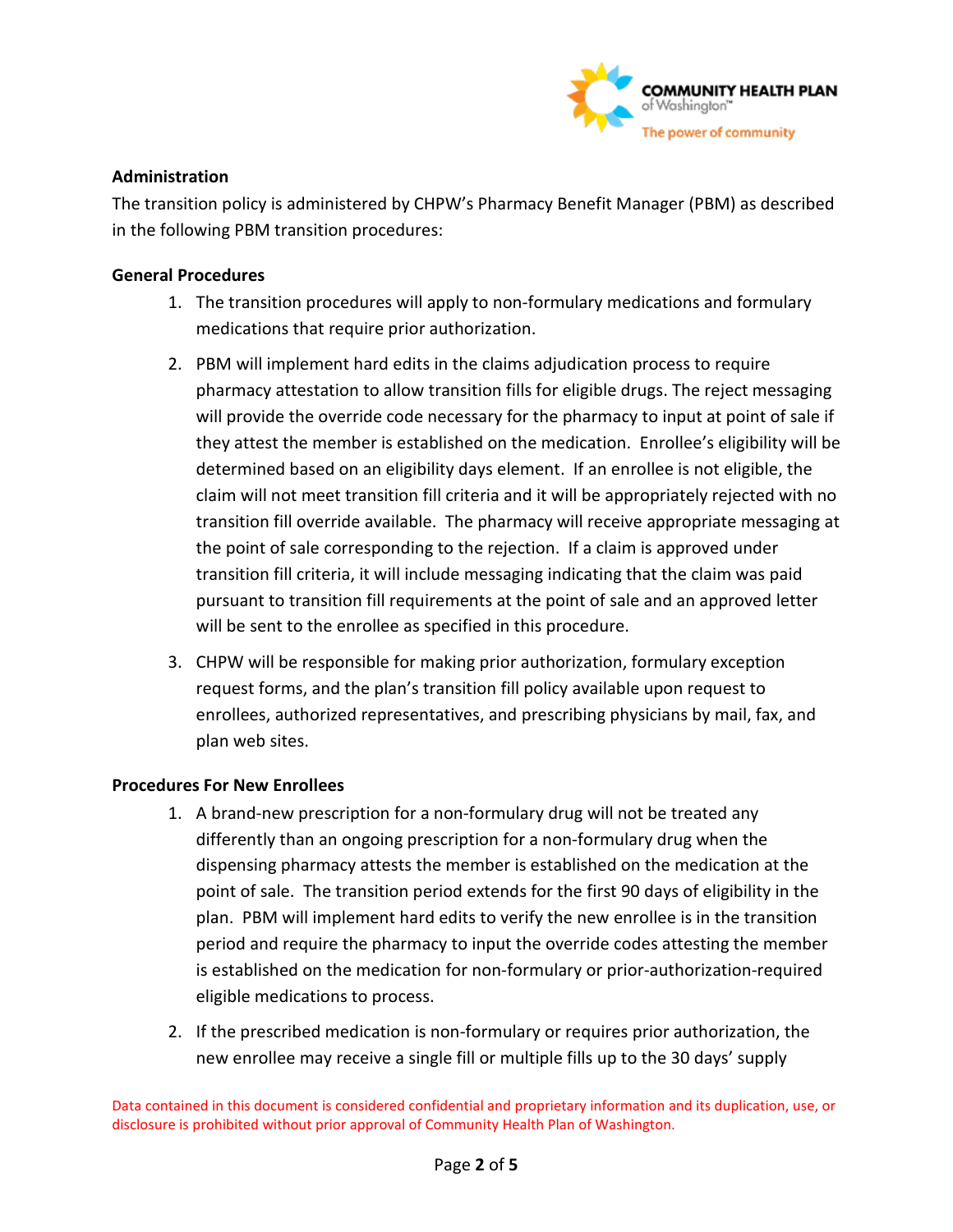

permitted. Note, however, that transition refills may be rejected or dispensed for less than the prescribed amount for safety reasons including quantity level limits or drug utilization edits based on approved product labeling. In such cases, messaging will instruct the pharmacy to lower the quantity and to resubmit the claim using a code for a quantity level limit. The code will enable a unique notification to be sent to the new enrollee advising them of the quantity level limit or drug utilization edit as may be required.

- Quantity overrides will be available for members who are transferring in or out of an IP facility to prevent breaks in treatment.
- 3. Once the claim adjudicates, a transition letter will be mailed within 45 days from processing date. The text of the letter will include:
	- An explanation that the transition supply provided is temporary and may not be refilled unless a formulary exception is approved;
	- That the enrollee should work with CHPW as well as his or her health care provider to identify appropriate therapeutic alternatives that are on CHPW's formulary; and
	- That the member has the right to request a formulary exception.

## **Transition Period Extensions**

CHPW supports the Washington State Health Care Authority requirement to continue to provide necessary drugs to enrollees via an extension of the transition period. This will be done on a case-by-case basis, to the extent that their prior authorization, formulary exception requests, or appeals have not been processed by the end of the transition period and until such time as a transition has been made (either through a switch to an appropriate formulary drug or a decision on a prior authorization or exception request). This process is managed by the PBM prior authorization advocates where PBM manages prior authorizations on behalf of CHPW.

## **Requests For Exceptions Or Prior Authorization**

CHPW delegates prior authorization or exception requests to PBM.

1. PBM processes exception requests made by the enrollee or the enrollee's authorized representative, prescribing physician or other prescriber. PBM will make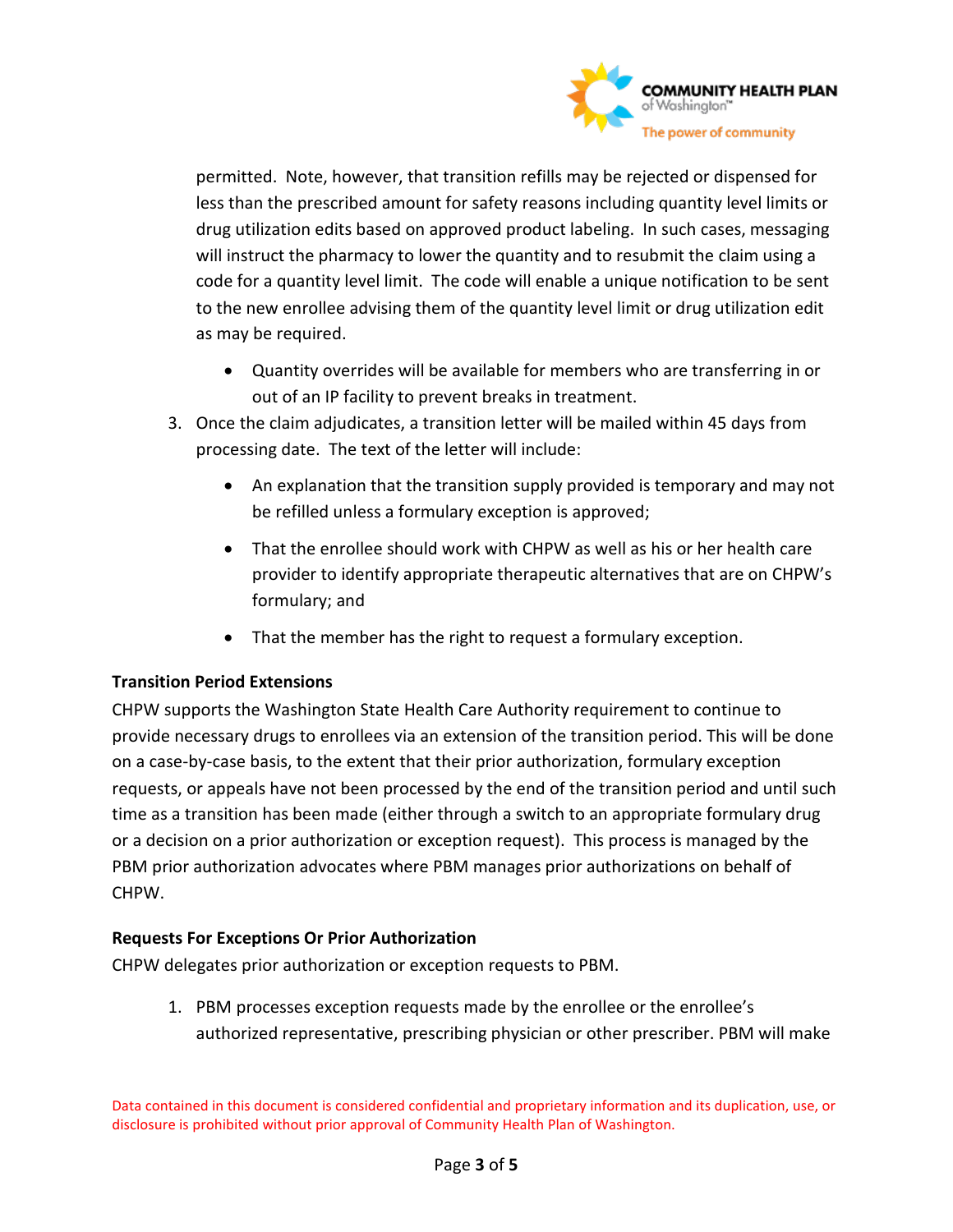

a coverage determination as to whether to approve or deny the request. Should PBM deny the request, the enrollee may appeal the decision.

## **Procedure For Transition Letter Generation**

PBM automatically generates a weekly report of transition fill claims and distributes to CHPW. PBM will identify members and generate letters to enrollees within 45 days from the date of adjudication. The letters include (1) an explanation that the transition supply provided is temporary and may not be refilled unless a formulary exception is approved; (2) that the enrollee should work with CHPW as well as his or her health care provider to identify appropriate therapeutic alternatives that are on the CHPW's formulary; (3) that the member has the right to request a formulary exception. In addition, Desk Procedure *DP – 126 Medicaid Transition Oversight Monitoring* details the transition fill oversight process.

# **List of Appendices**

A. Detailed Revision History

| <b>CFR</b>                |              |        |
|---------------------------|--------------|--------|
| <b>WAC</b>                |              |        |
| <b>RCW</b>                |              |        |
| LOB / Contract            | ⊠ WAHIMC     | $§$ 14 |
| <b>Citation</b>           | <b>BHSO</b>  |        |
|                           | $\square$ MA |        |
|                           | $\Box$ CS    |        |
| <b>Other Requirements</b> |              |        |
| <b>NCQA Elements</b>      |              |        |

# **Citations & References**

## **Revision History**

| <b>SME Review:</b> | 01/28/2013; 03/27/2015; 03/04/2016; 03/01/2017; 03/02/2018;<br>03/12/2019; 02/24/2020; 02/24/2021; 02/25/2022             |
|--------------------|---------------------------------------------------------------------------------------------------------------------------|
| <b>Approval:</b>   | 04/19/2013; 04/23/2014; 04/07/2015; 03/18/2016; 03/14/2017;<br>03/13/2018; 03/13/2019; 03/27/2020; 03/17/2021; 02/28/2022 |